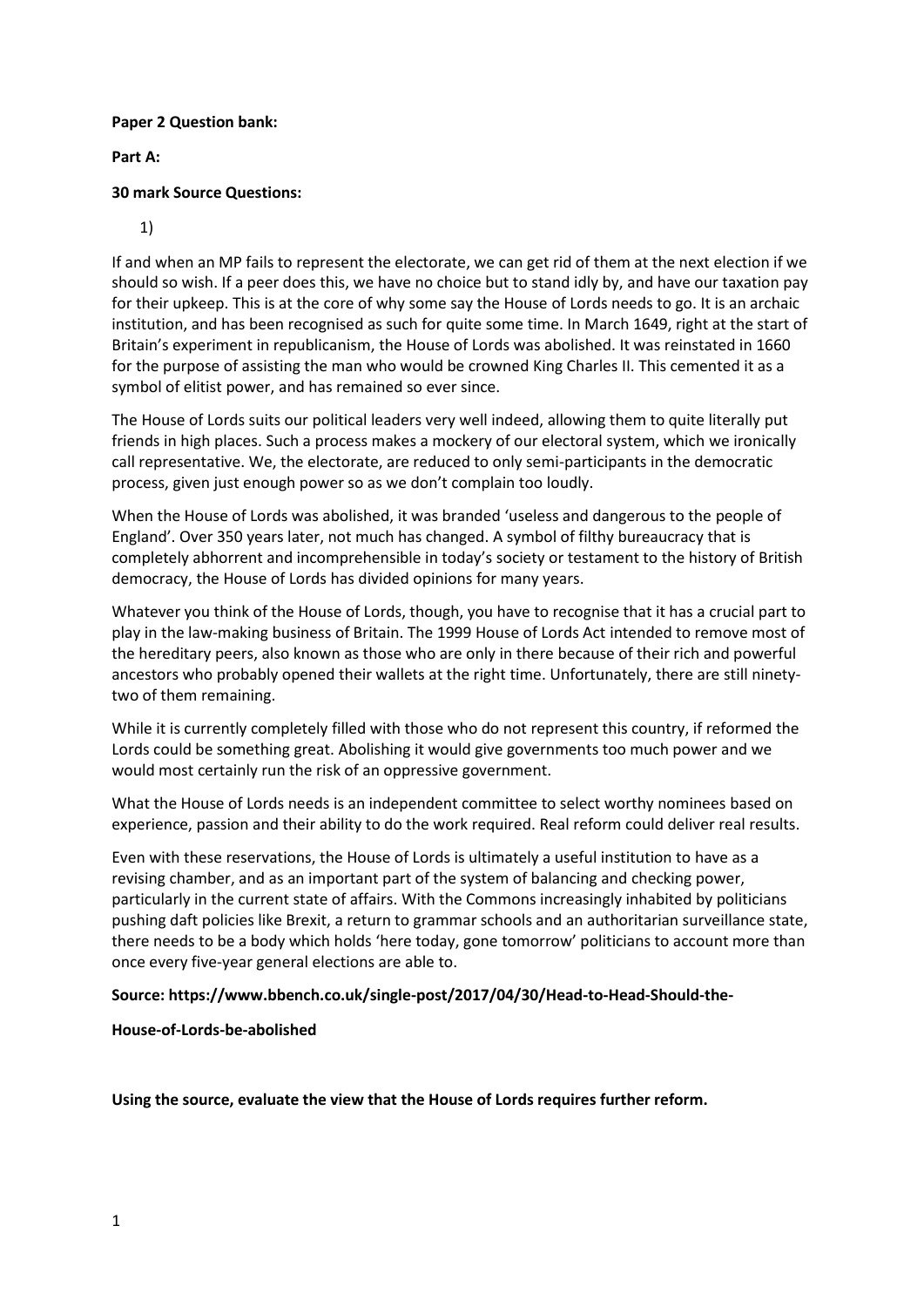## 2)

When David Davis, secretary of state for Brexit, responded to the High Court's decision that only parliament has the authority to trigger article 50, he became unusually incoherent: "Parliament is sovereign," he said, "has been sovereign, but of course the people are sovereign." The "sovereignty of parliament" is a unique feature of Britain's once durable uncodified arrangements. From 1688, monarchical absolutism, aristocratic privilege and capitalist energy combined into a new form of rule: cabinet government accountable to a parliament of Commons and Lords under the crown. It created an engine of global conquest with built-in checks that protected the kingdom from would-be dictators and, especially, democracy. It rested on domestic consent. But consent was – and was seen as being – the opposite of allowing "government by the people".

This is why the outcome of the Brexit referendum is constitutional dynamite for Britain. The assumption was that it would confirm the status quo: that deference, self-interest and fear of the consequences would renew consent for the old regime with a remain vote.

Instead, consent was withdrawn. A new sovereign i.e. "the people", has now displaced the old i.e. "parliament". The Commons and Lords – both with "remain" majorities – must vote to leave the EU. By terminating the 1972 European Communities Act as a result of Brexit, "parliamentary sovereignty" will be restored only as a technicality: for in fact and in spirit the referendum drove a stake through its heart. The "will of the people" must now prevail.

Those who resist are "enemies of the people", as the Daily Mail newspaper described the high court judges involved in determining whether Parliament should vote to act on the Brexit referendum outcome. This is the raw meat of dictatorship. A new and democratic constitution is now essential, one that rests on popular sovereignty but protects the rights of all.

Let's start with first principles. All constitutions do three things.

First, they establish the authority that different centres of power have, how they relate to one another, and how these relations can be changed. This is where the famous separation of powers (between the executive, the legislature and the judiciary) comes in; or, as is the case in the UK, does not come in.

Second, all constitutions define the powers and rights of citizens. Do individuals have the right to vote, to assemble, to free speech, and so on?

Third, all constitutions express the aspirations of the society.

The UK constitution was once the plaything of a privileged political elite. When he was head of the civil service and secretary to the cabinet, Robin Butler was asked by a student what the constitution was. He replied: "It is something we make up as we go along." His "we" was not the "we" of "we, the people". He meant those like him.

The irony is that by leaving the EU, we now find ourselves in even more need of grownup, Europeanstyle arrangements. What is clear now is that our country must bury its arbitrary, hyper-centralised empire-state. For even a newfangled supreme court cannot preserve the uncodified constitution that is being shredded by Brexit.

Source:https://www.theguardian.com/commentisfree/2016/nov/30/why-britain-needswritten-

constitution

**Using the source, evaluate the view that the UK is in need of a codified constitution.**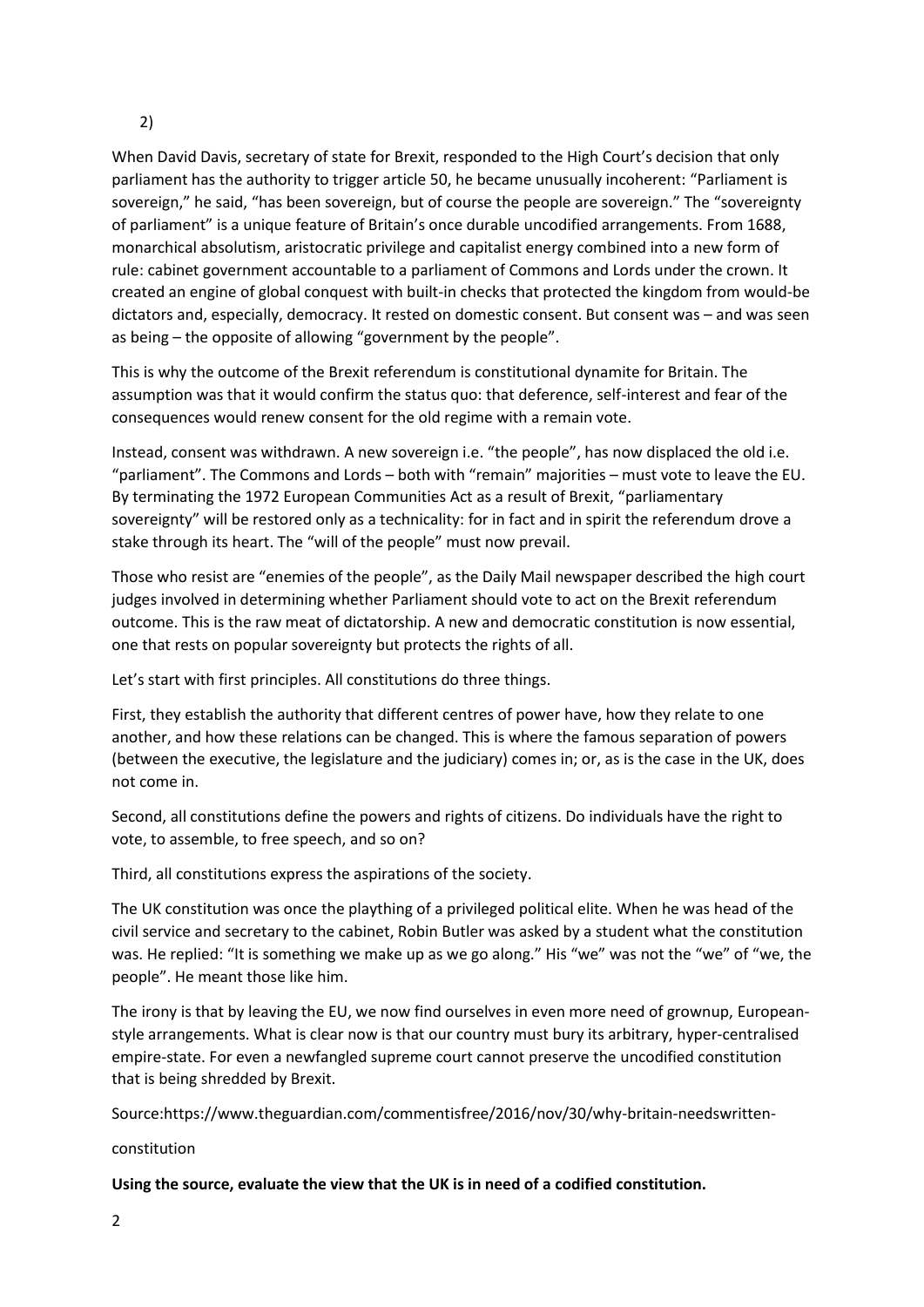3)

Mike Emmerich, the former civil servant who has a played a key role in negotiating Greater Manchester's devolution deal with Whitehall, says that central government should not be able to take back control of devolved services without the backing of two-thirds of MPs.

The Greater Manchester deal created a mayor for the city's combined authority, with powers over devolved housing budgets, transport planning powers, and responsibility for skills spending. However, Emmerich, who worked in both the Treasury and 10 Downing St between 1997 and 2002, said these powers were 'small beer' and would not be enough to tackle the economic underperformance of urban areas in England. Emmerich has calculated that the deficit between what the 10 biggest cities outside London earn from taxation and what they spend every year amounts to £53.5bn. The funding attached to the mayoral devolution deals amounts to just £7.4bn over 30 years, or £246.5m annually. He argued that in order to close this gap between spending and revenue, there should be a presumption towards devolution for many more policy areas.

For example, he highlighted that only Greater Manchester has so far taken on further devolved responsibility for health spending, but major cities should be free to seek devolution of any area of public spending that is not judged inherently national in nature. Government intervention in cases of service failure should be a last resort, and only possible with a supermajority of two-thirds of MPs backing the plan, he said, similar to the threshold for calling an unplanned general election in the Fixed Terms Parliament Act.

Emmerich said that current system means that "what parliament gives, so too parliament can take away". Devolved programmes and resources promised and agreed when Osborne was Chancellor of the Exchequer have already been abolished or reduced, he said. In order to better fund services, cities should have tax-raising powers, especially business, property and sales based taxes, and the ability to increase them as long as participation in mayoral elections was high. However, local taxation powers would need to be balanced by the existing redistribution of tax revenues from rich and thriving areas to poorer, smaller ones.

However, one of the arguments against further devolution is cost. Devolving decision making from a central system, which has been doing this effectively for a long time, increases the time taken for decisions to be made and implemented. And there is a possibility of constitutional instability. What happens if the city or regional government clashes with national government? How does this get resolved? Who do we appeal to? National government?

Also, uneven devolved decision making can lead to a "postcode lottery". One of the starkest examples of this is university tuition fees, where a student in England looks at debts in excess of £27k for fees, while Scotland has not introduced them.

Source: https://www.civilserviceworld.com/articles/news/supermajority-mps-'shouldbe-requiredreverse-city-devolution' and [https://www.opendemocracy.net/ourkingdom/rebecca](https://www.opendemocracy.net/ourkingdom/rebecca-riley/devolution-for-and-against-tale-of-many-cities)[riley/devolution-for-and-against-tale-of-many-cities](https://www.opendemocracy.net/ourkingdom/rebecca-riley/devolution-for-and-against-tale-of-many-cities)

Using the source, evaluate the view that there should be further devolution to regional assemblies.

**4. Page 159 of the textbook:** using the source, evaluate the view that the UK constitution should be codified.